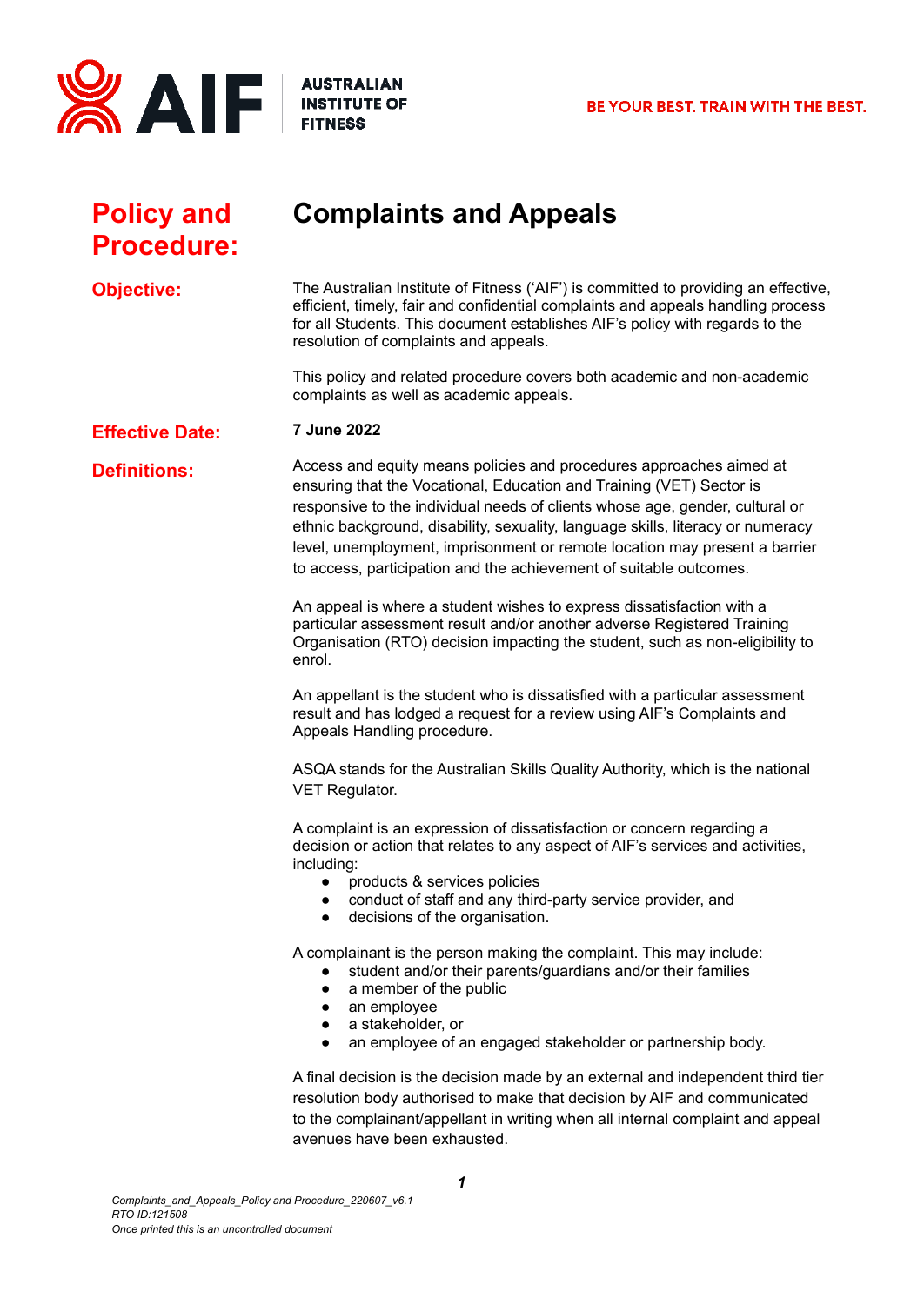

A formal complaint is one that is considered more serious and complex and will require investigation or consultation.

A grievance (or an informal complaint) is one that is considered minor in nature and one, which is immediately correctable and will usually be the result of error rather than from a systemic problem. It is usually against a decision made by AIF.

RTO means Registered Training Organisation, commonly known as a Training Provider or Provider and has the meaning given as defined in the *National Vocational and Training Regulator Act 2011*.

Staff means any person who is an employee of AIF at any stage during the complaint and/or appeal process or the events preceding it, including full time, part time, sessional or casual employees.

VET means vocational education and training.

#### **VET Student Loan (VSL) Common Definitions:**

Approved courses are courses delivered only by an approved course provider that has been approved to offer that particular approved course.

CAN means the Commonwealth Assistance Notice which is issued after the Census date and includes information about the Student's enrolment, any HELP debt incurred or Student contribution amounts paid to date and any loan fee incurred.

Census Day is the day the student incurs financial liability for the unit of study. Students may cancel their enrolment by the census day without incurring tuition fees (or a HELP or VET Student Loans debt) for the course or the part of the course.

CHESSN is the Student ID issued as part of the Student's Commonwealth Assessment Notice (CAN).

Covered fees are the amount of the course tuition fees to be covered by a VET Student Loan and is set out on the Student's VET Student Loans Statement of Covered Fees.

Course loan cap means the total amount of loan an eligible student may access for a particular course.

Fee periods are the tuition fees for the course which are proportionately distributed across at least three sequential fee periods. Each fee period contains at least one Census Day. Therefore, there are at least three census days/three units over the course.

Gap fees are the difference between the covered fees and the total tuition fee for a course.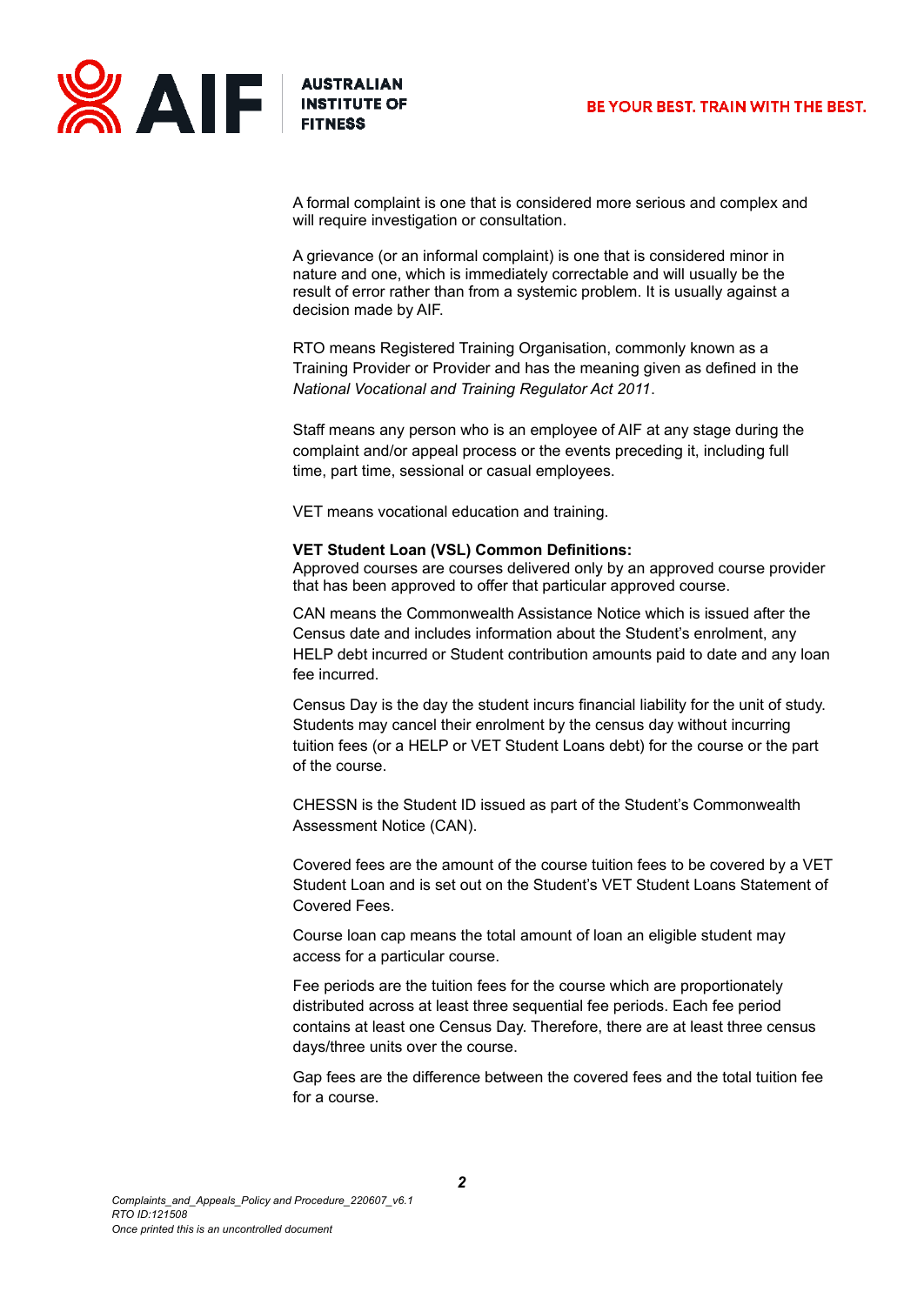

Genuine student is one that has been determined by the RTO as having demonstrated they are reasonably engaged in the course and have completed the student progression requirements.

HELP loan limit is the maximum amount a person can borrow over their lifetime for VET Student Loans, VET FEE HELP, FEE-HELP, and HECS-HELP. (Note, only HECS-HELP incurred after 1 January 2020 counts towards the HELP loan limit). The HELP loan limit is indexed annually on 1 January.

HELP balance is a person's HELP limit minus any VET Student Loans, VET FEE HELP, FEE HELP and HECS-HELP loans they have used.

Provider fee limit is the maximum dollar amount for VET Student Loans that can be paid to an approved course provider for a particular period of time and/or for a particular approved course(s).

Tuition fees are the total fees for the course (including the covered fees plus any gap fee).

Unit of study may comprise a group of units of competency or one unit of study may equal one unit of competency. Rules apply to providers in respect of units of study, such as determining census days, publishing fees, issuing notices, reporting fees and completions, and withdrawal and penalty provisions.

VSL tuition protection levy is a risk-based annual levy, payable by leviable providers, to fund tuition protection arrangements for the VSL program.

**Policy:** AIF strives to ensure that each student is satisfied with their learning experience and outcome. It is anticipated that issues of concern can be resolved by meaningful and respectful communication. In the unlikely event that this is not the case, all students have access to rigorous, fair and timely complaint and appeal processes which are outlined in this document. The same processes are made available to any other stakeholder who is seeking to lodge a complaint, for example, an employer about one of AIF's staff.

> AIF ensures that all complaints and appeals are dealt with fairly, transparently and consistently at every stage of the complaint and appeal process. AIF will ensure that the decision maker is independent of the decision being reviewed and that anyone subject to a decision by AIF and/or anyone who has an allegation made against them, will also be provided with the opportunity to tell their side of the story before a decision is made. This is based on the principles of natural justice and fairness that will ensure all complaints and appeals are addressed effectively and efficiently. This complaints and appeals policy and procedure ensures students and other stakeholders understand their rights as well as the responsibilities of AIF. At no time through AIF's complaints and appeals process, will the person making a complaint or appeal be victimised or discriminated against for:

- Using this complaints or appeals procedure
- Seeking a review or reconsideration of a decision or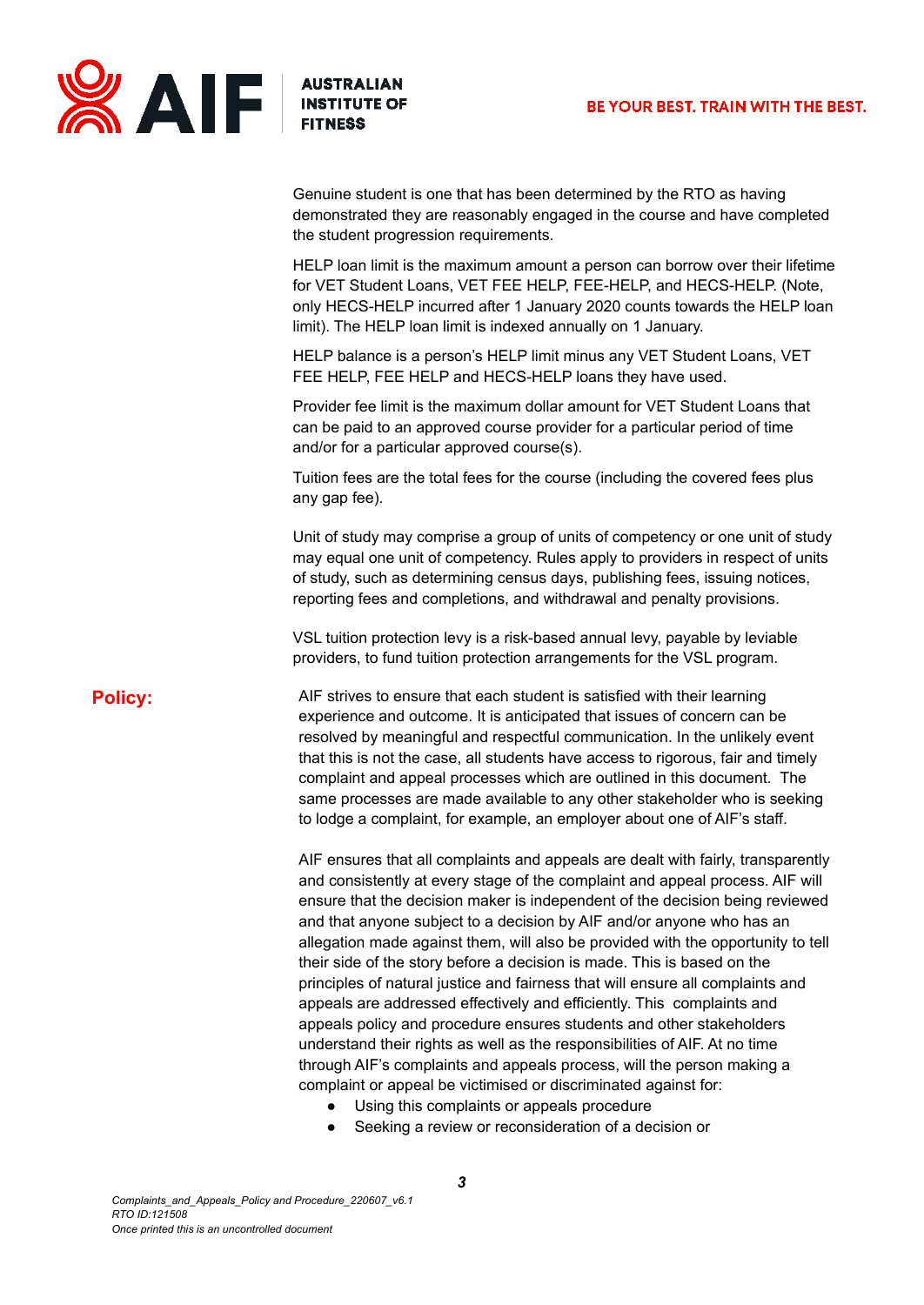

For VSL Students, making an application for re-crediting the student's HELP balance.

All complaints and appeals lodged with AIF will take into account AIF's policies, the applicable conditions of enrolment (if a student) and all relevant legislation and regulation when determining the outcome of a complaint or appeal.

#### **Responsibilities and Accountabilities:** This version of the policy and procedure and any amendments to related documents, have been authorised by AIF's Chief Executive Officer (CEO). The Head of Compliance & Training, as delegated by the CEO, is responsible for ensuring this policy and procedure is implemented at all times across AIF and ensuring that all staff are fully trained in its operation.

AIF's Compliance Manager is also responsible for ensuring this policy and procedure and related documents are maintained and up to date through an annual revision, as well as through any ongoing quality activities including audits and feedback.

In accordance with the AIF Code of Conduct, any breach of this policy is dealt with seriously and may result in disciplinary action including termination of employment, depending on the severity of the breach.

Where Team Members consider that significant departures from the principles of this policy have occurred, they are obligated to report it immediately to their Line Manager or iExec Team Member. Failure to do so constitutes a breach of this policy and AIF Code of Conduct.

## **Procedure: Overview**

This policy and procedure covers both academic and non-academic complaints and appeals.

Academic matters include those matters that relate to Student selection, progress, course content or issuing of certificates in a VET course of study.

#### **General Principles**

These principles are adhered to by AIF and apply to all stages of the complaints and appeals handling process:

- AIF deals with all complaints and appeals in a fair, constructive and timely manner.
- The Appellant/Complainant and any Respondent can present their case at each stage of the process.
- The Appellant/Complainant and any Respondent have the option of being accompanied/assisted by a third person (such as a family member, Student or counsellor) if they so desire. Where a complaint is submitted on behalf of an enrolled Student, any responses by AIF will only be directed back to the Student – or where the Student is under 18 years old, the response may be directed back to the Student's supervising parent or legal guardian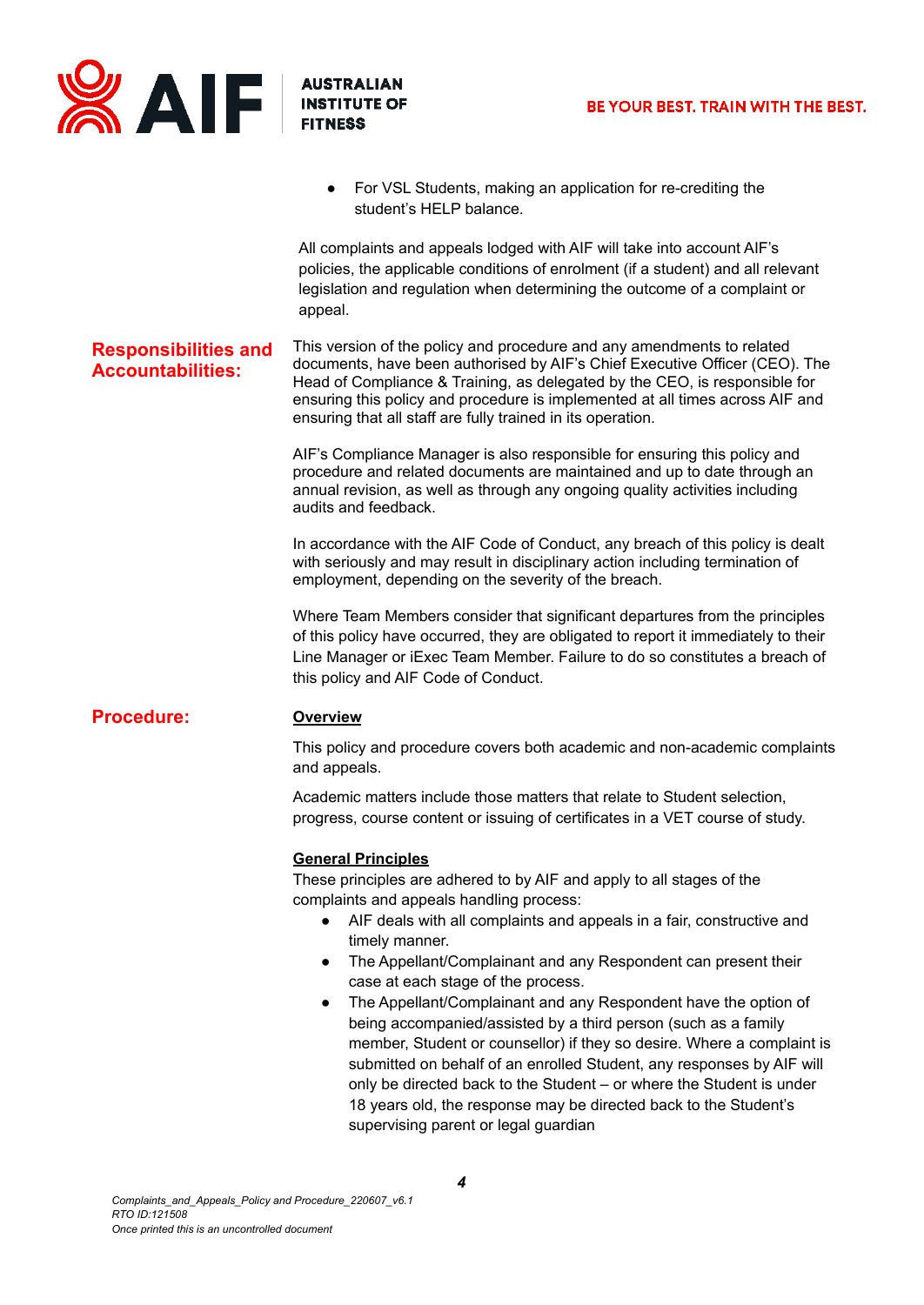

- In accordance with the Disability Standards for Education 2005, for students or persons with a disability, a guardian, carer, advocate, or support person may make a complaint or an appeal on behalf of the student or person with a disability, and may also be involved in assisting the complainant/appellant to make the complaint/appeal and in resolving the complaint/appeal.
- The Appellant/Complainant and any Respondent is not discriminated against or victimised.
- No Student, Employee or other stakeholder is disadvantaged in any way during the complaint and resolution process.
- A Student's progress through a study program is not disrupted whilst a complaint is being heard unless the nature of the issue itself means further progress is not possible.
- At all stages of the process, discussions relating to complaints and appeals are recorded in writing and details are stored in AIF's electronic 'Complaints Register'.
- Reasons and a full explanation in writing for decisions and actions taken as part of this procedure are provided to the Appellant/Complainant and/or any Respondent.
- AIF and the Appellant/ Complainant observe strict confidentiality during all stages of the resolution process. All communications and proceedings relating to the complaint or appeal and its resolution remain confidential.
- An Appellant/ Complainant has the right to appeal a decision.
- An Appellant/ Complainant has access to the internal stages of the complaints and appeals process at no cost. Should the matter require external mediation, charges will apply as outlined below.
- AIF makes all reasonable effort to resolve the appeal or complaint and expects that the Appellant/Complainant will also act in good faith throughout the resolution process.
- Where a complaint or appeal is likely to take more than 60 days to resolve, AIF will notify the Appellant/Complainant in writing and provide regular update reports.
- Where an Appellant/ Complainant has not responded to communication from AIF for a period of 60 calendar days from the last AIF notification, the complaint or appeal will be deemed 'closed' and no further action will be taken by AIF unless or until the Appellant/Complainant recommences communications.
- Records of all complaints are kept for a period of five years to allow parties to the complaint appropriate access to these records. These records are kept strictly confidential and stored electronically by AIF.

## **Appeals**

Appeals relate to:

- Assessment activities
- Assessment decisions after re-assessment processes have been exhausted.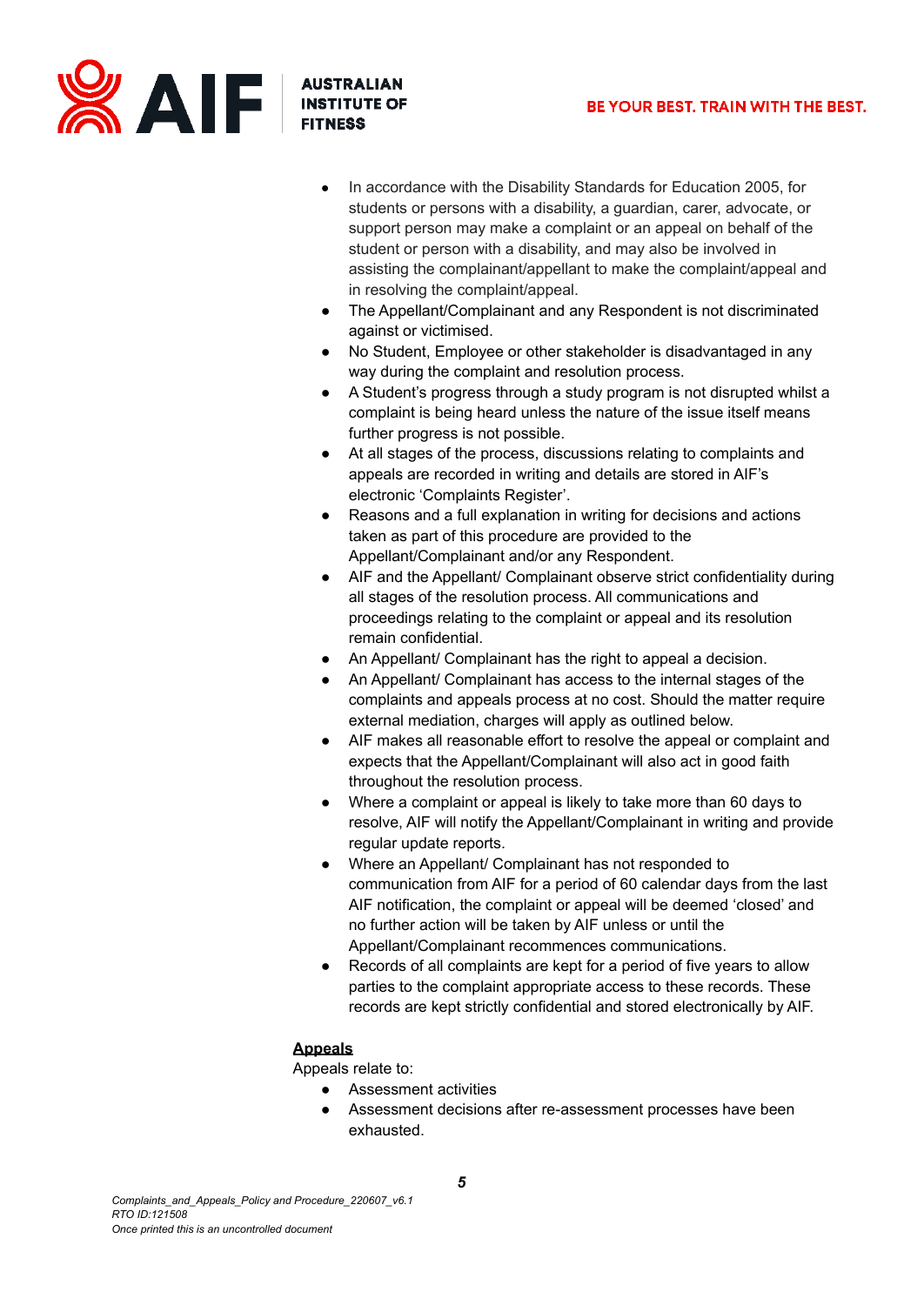

If a Student feels that the decision around their assessment is incorrect or unreasonable, the Student can submit a 'Request to Appeal' by emailing the regional Training Team Leader / regional General Manager. AIF will respond within 5 business days of receipt of email with the reasons why the decision was made and the next steps, should the Student remain dissatisfied with AIF's response.

AIF will set up an Appeal Review panel, which will be chaired by the Compliance Manager and include an Assessor. The original Assessor is not permitted to conduct the appeal review. The Appeal Review will be held within 10 working days of the appeal lodged and the Student will be provided with written advice of the outcome within 5 working days.

## **Complaints**

Complaints include those matters which do not relate to a Student's academic assessment. Student complaints tend to arise from events occurring at an AIF campus or from administrative decisions made by AIF and may involve:

- Course advice and enrolment
- Suspension and/or cancellation of enrolment by AIF
- Course content or delivery including both online and face to face
- Marketing or other promotional activity
- Safety issues
- Access and equity issues
- **Bullying or harassment**
- Fees and charges
- Administrative issues
- Issuing of awards
- Record keeping including personal details

## **Informal and Formal Student Complaints**

Students are encouraged to try to resolve a concern informally. Where the concern relates to the training or assessment, the Student is encouraged to approach the trainers ('Coaches') of their course and/or where necessary the Training Manager ('Training Team Leader) at their Campus. Where the training may relate to fees or other administrative matters, the Student is encouraged to approach a member of the Support Team. In most instances, it is likely that the issue will be able to be resolved informally.

Where the Student is not satisfied with the results of this informal approach and wishes to take the matter further, the process described in the Complaints Procedure are followed.

Please note that it is not mandatory for Students to raise a complaint informally.

Where someone wishes to lodge a formal complaint or appeal, they are encouraged to do so using the 'submit a complaint form' on AIF's website.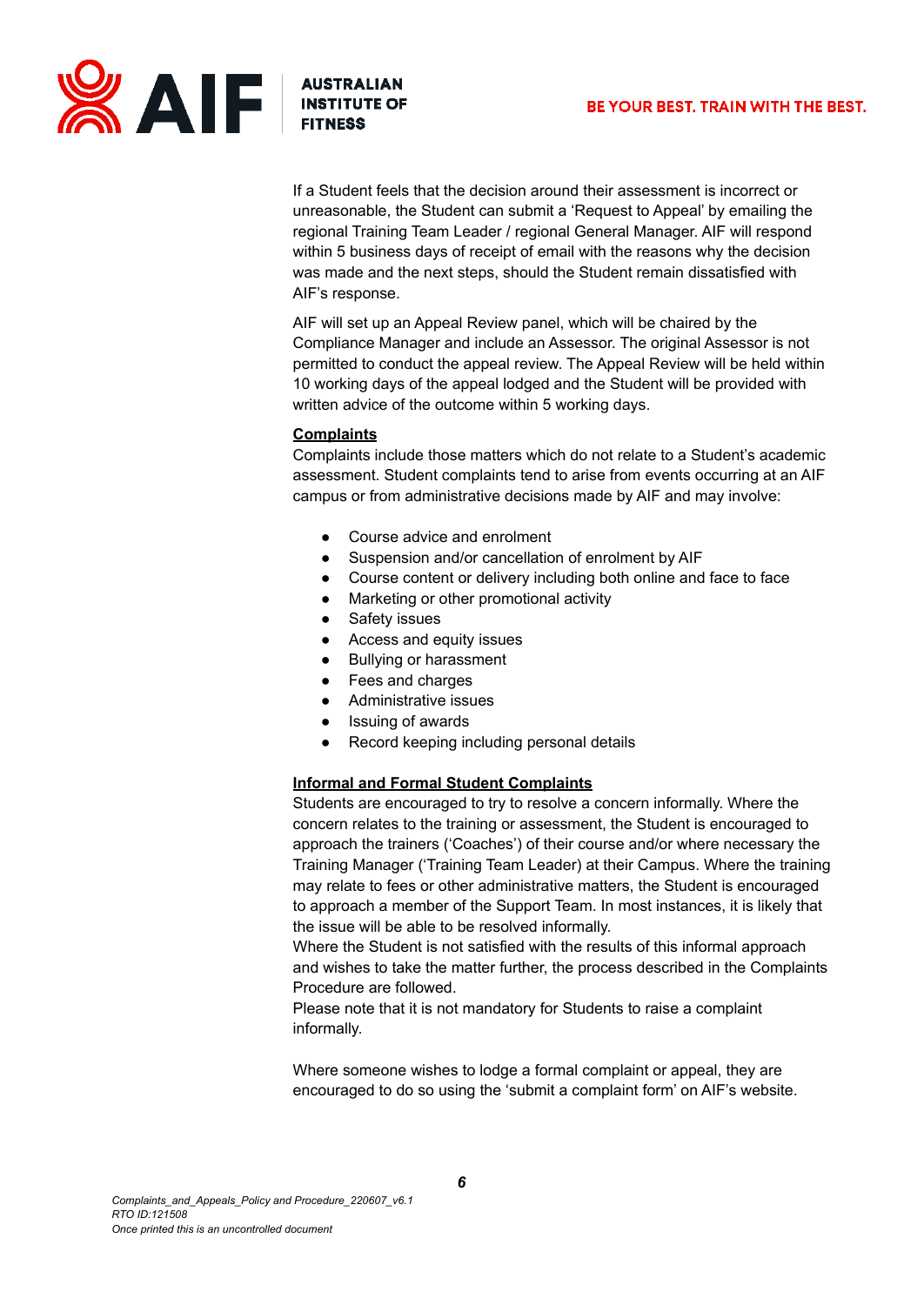



## **External Resolution of both a Complaint or Appeal**

If the complaint or appeal remains unresolved, the Complainant/Appellant is able to request an external review from an appropriate independent third party / mediator. This request must be in writing to AIF's Head of Compliance and Training within 10 business days of receipt of the internal review outcome and lodged to: [compliance@fitness.edu.au](mailto:compliance@fitness.edu.au)

The Head of Compliance and Training or their representative will organise the external resolution and provide written advice to the Appellant/Complainant of the process and the requirements from each party within 10 business days of receipt of the request. Both parties must enter this phase with goodwill and a desire to seek resolution.

AIF uses the Resolution Institute as its preferred mediation agency, with high quality dispute resolution practitioners available in all jurisdictions in which AIF operates. AIF will organise the mediation and advise the Complainant/Appellant in writing of all details at least 5 working days prior to the mediation session and, including:

- Date and time
- Venue
- Name of Mediator
- Person present from AIF.

The Complainant/Appellant is required to provide the names and role of any support person or representative who they have invited to also participate in the mediation and at least 48 hours prior to the mediation session.

AIF will fully cover the cost of the mediator and the cost of the mediation venue, however each party is required to pay the costs for any support person or representative/s who they decide to engage.

On completion of the external stage, AIF will provide reasonable time for due consideration of the recommendations arising from this stage, by providing a copy of the mediator's findings and recommendations as well as by providing a further 10 working days for any final claims by the Complainant/Appellant against the evidence presented - however no new evidence will be permitted. Should no further claims be presented, the mediator's recommendations will be adopted and AIF will advise the Complainant/Appellant in writing that it will consider the matter as closed once the recommended action/s is taken.

The National Training Complaints Hotline and website directs the Appellant/Complainant to the right authority in their state should they wish to also lodge a complaint through these agencies, which may include the national VET Regulator (ASQA), Offices of Fair Trading, Appeals Tribunals and/or other Funding Bodies which fall within any given State or Territory jurisdiction: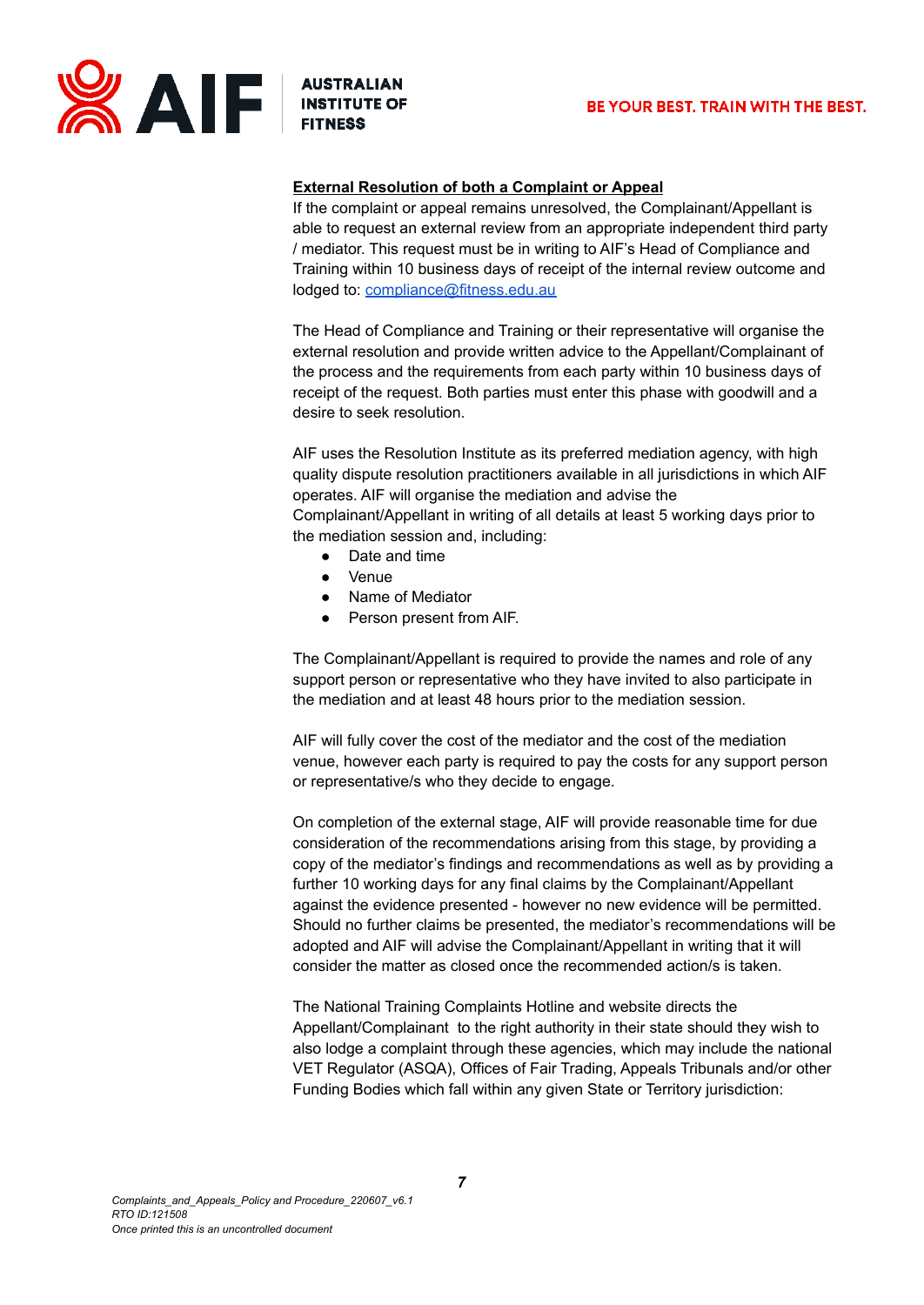



National Training Complaints Hotline Phone: 13 38 73 <https://www.employment.gov.au/national-training-complaints-hotline>

It is not the role of ASQA to act as an advocate for individual student complaints or appeals, however students and stakeholders are entitled to lodge a complaint with ASQA, which is at no cost: <https://www.asqa.gov.au/complaints>

## **Other Stakeholder Complaints**

A complaint may be lodged by any person if they feel aggrieved regarding AIF staff, a third party, a subcontractor, another Student or any other stakeholder, such as an employer related to AIF's training services. Similarly, this policy and procedure is used by a third party, a subcontractor, another Student or any other stakeholder, such as an employer.

## **Recording of Resolution Processes**

AIF has in place a Complaints and Appeals Register, located on the HubSpot Service Desk software. This provides full transparency of complaints and appeals received, what stage of resolution they are and historical data. All details are entered by the relevant Head of department with the Register cross referenced for its completion and accuracy by the Compliance Manager upon receipt of a completed Corrective Action Report (CAR) (refer next point).

## **Recording of Resolution Processes**

AIF has in place a Complaints and Appeals Register, located on the HubSpot Service Desk software. This provides full transparency of complaints and appeals received, what stage of resolution they are and historical data. All details are entered by the relevant Head of department with the Register cross referenced for its completion and accuracy by the Compliance Manager upon receipt of a completed Corrective Action Report (CAR) (refer next point).

## **Access to Records**

AIF permits all parties who have used this procedure to access the records of that use, but otherwise keeps the records in strictest confidence.

## **Continuous Improvement**

AIF also recognises that collecting and analysing information around complaints and appeals is one way for AIF to improve its services. This in turn enhances the level of satisfaction which employees and stakeholders have in AIF's performance.

All complaint and appeal continuous improvement activities are recorded on a Corrective Action Report (CAR) within 5 working days of the resolution.

Accordingly, all AIF complaints and appeals and their handling are reviewed at its Executive Meetings, as well as collated and tabled at AIF's Quality Advisory Committee.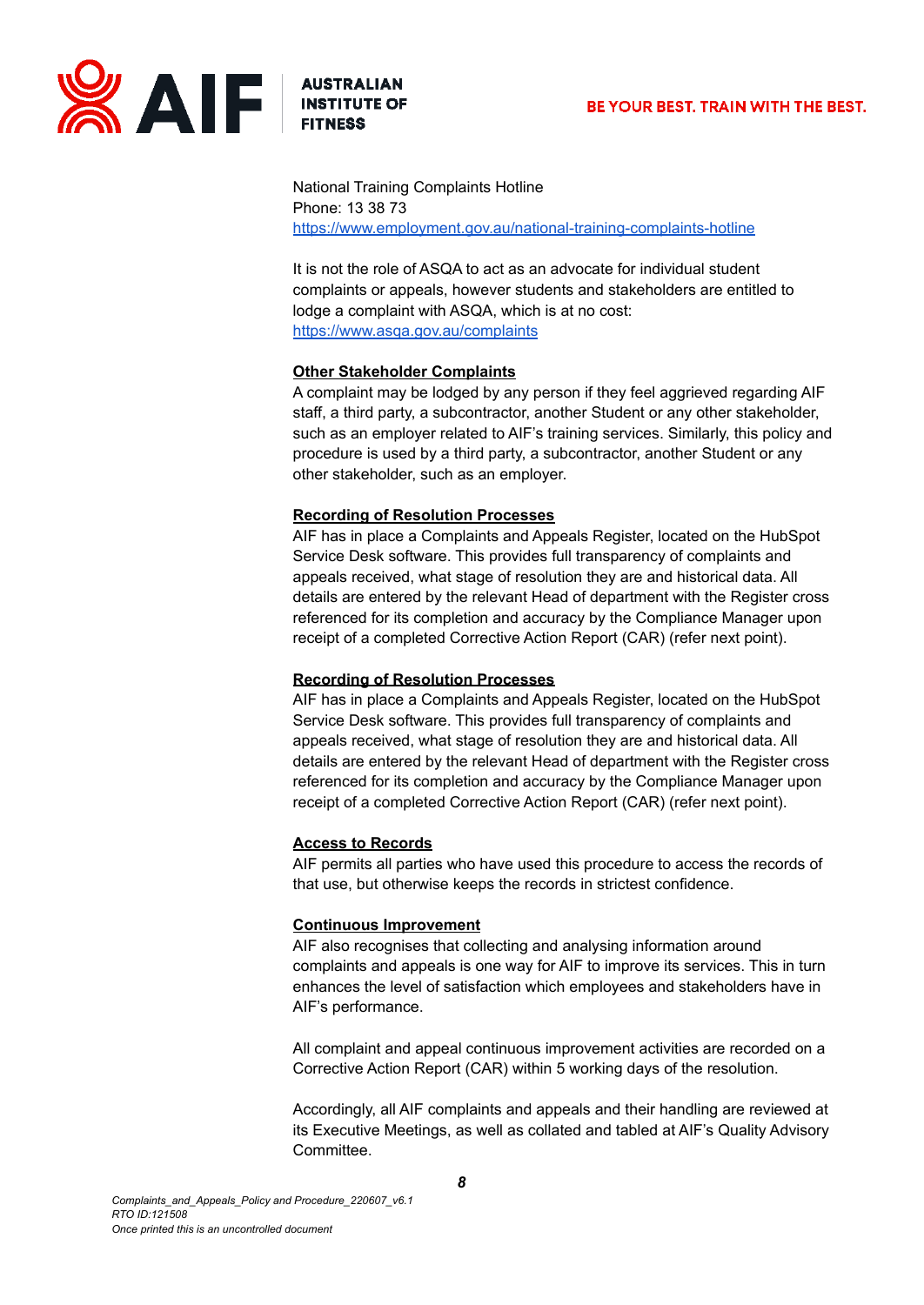

When the initial causative factor of the complaint or appeal identifies a problem with existing policies and/or procedures, the continuous improvement procedure will ensure changes are made to prevent reoccurrence of the problem.

Where the matter may require individual and/or staff training, the relevant line Supervisor will organise this within one month of the complaint or appeal's resolution.

Should the matter be deemed as high or medium risk to AIF, it will be included in the RTO's internal auditing schedule to ensure that the amended practices are embedded across AIF.

The Compliance Manager is responsible for ensuring:

- all records are maintained securely for a 5 year period
- the CAR has been completed and all evidence is attached
- ensuring that the agreed continuous improvement actions are implemented
- monitoring the likelihood of recurrence through AIF's self-assurance practices.

#### **NSW Consumer Protection Officer**

AIF's designated NSW Consumer Protection Officer for Smart and Skilled subsidised Students is the General Manager, NSW, contacted through [compliance@fitness.edu.au](mailto:compliance@fitness.edu.au)

#### **NSW Department Contact Details**

Students have the right to contact the departmental Customer Support Centre on 1300 772 104 if they have a concern, should they not resolve their concern with AIF, using AIF's Complaints and Appeals Policy and Procedure in the first instance.

So that all Smart and Skilled subsidised Students are aware of their rights and options for making a complaint or providing feedback about their training, AIF provides contact details of the NSW departmental Customer Support Centre:

- On its website
- In its Consumer Protection (Smart and Skilled) Policy and Procedure
- Through the Smart and Skilled section within its Student Handbook
- and
- on its Online Enrolment Form.

It also provides a link to the department's website: [www.smartandskilled.nsw.gov.au](http://www.smartandskilled.nsw.gov.au) on the AIF website and in its Student Handbook.

In the event that the Student cannot resolve their complaint with AIF, they are encouraged to contact the department by:

**NSW Smart and Skilled Program - Additional Requirements:**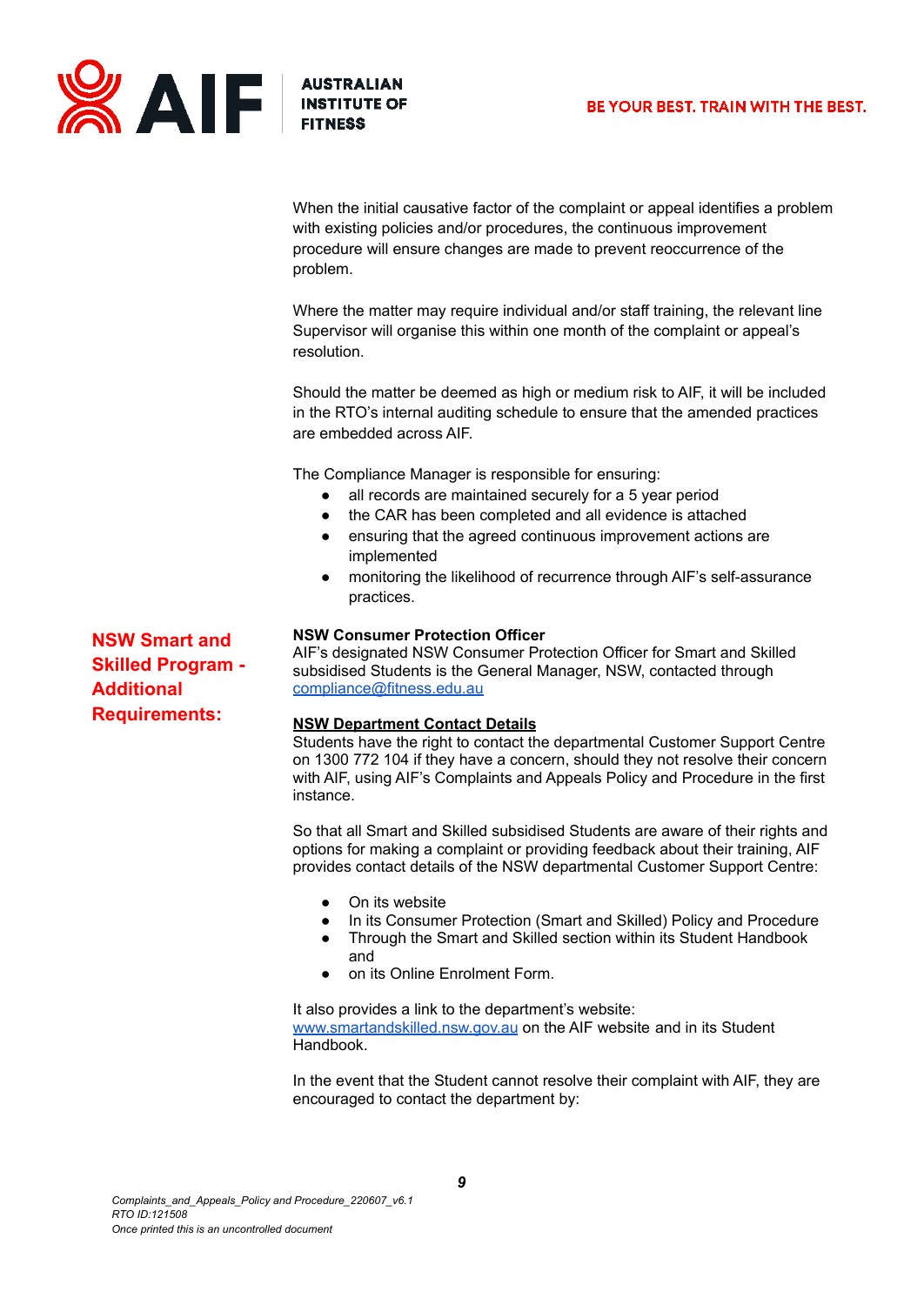

**VET Student Loans (VSL) - Additional Requirements:**

- Applying online: [\(www.training.nsw.gov.](http://www.training.nsw.gov)au/build/online\_forms/general\_enquiry\_form.ht ml)
- Phone: 1300 772 104
- In person at a Training Services NSW regional office (see http://www.training.nsw.gov.au/ about\_us/sts\_contacts.html)

#### **Student Complaint or Appeal**

If a Student has a complaint or wishes to appeal a decision in relation to AIF's conduct to their VET Student Loan (VSL), the Student may, in addition to lodging a complaint through AIF's complaints and appeals handling procedure, also wish to lodge a complaint through:

- [https://www.dese.gov.au/about-us/contact-us/complaints/](https://www.dese.gov.au/about-us/contact-us/complaints)VET [Student](https://www.dese.gov.au/node/7773) Loans Debt [Complaint](https://www.dese.gov.au/node/7773) and/or
- the VET Student Loans Ombudsman: <https://www.ombudsman.gov.au/How-we-can-help/vslo>

Both these services are free, independent and impartial.

Should a Student believe that AIF has incorrectly charged and that, as a result, the Student has a debt which they should not have, the Student may, in addition to lodging a complaint through AIF's complaints handling procedure, make a complaint directly with the VET Student Loans Ombudsman.

Under the Ombudsman Act 1976 (the Act), the Commonwealth Ombudsman, in its capacity as the VET Student Loans Ombudsman (VSLO), can assess the actions of AIF as a VET provider and make recommendations to the Department of Education, Skills and Employment (DESE) about the recrediting of HELP balances.

The Higher Education Support Act 2003 (HESA) provides for a student's HELP balance to be recredited where the student incurred the VET FEE-HELP debt as a result of unacceptable or inappropriate conduct by a VET provider or their agents.

If the VSLO decides to investigate such a matter, the VET provider will be notified and the provisions under s 8 of the Act will apply.

If the VSLO decides not to investigate, they may instead make a recommendation to DESE. Where DESE determines that unacceptable conduct - or in certain circumstances inappropriate conduct - has taken place, it may make a decision to seek cost recovery from the VET provider, administrators or liquidators in relation to the amount re-credited.

If the VSLO intends to recommend that DESE recredit a VET FEE-HELP debt under a provision that involves a cost recovery mechanism, AIF will be notified and afforded procedural fairness (an opportunity to supply VSLO with further information or comment relevant to the assessment). If the VSLO decides to recommend that DESE not re-credit the student or that DESE re-credit the student under a provision that does not involve a cost recovery mechanism, the VET provider will not be notified. The VSLO does not investigate nor recommend re-credit if the VET provider has already resolved the complaint.

## **AIF- Initiated Student Withdrawal/Cancellation**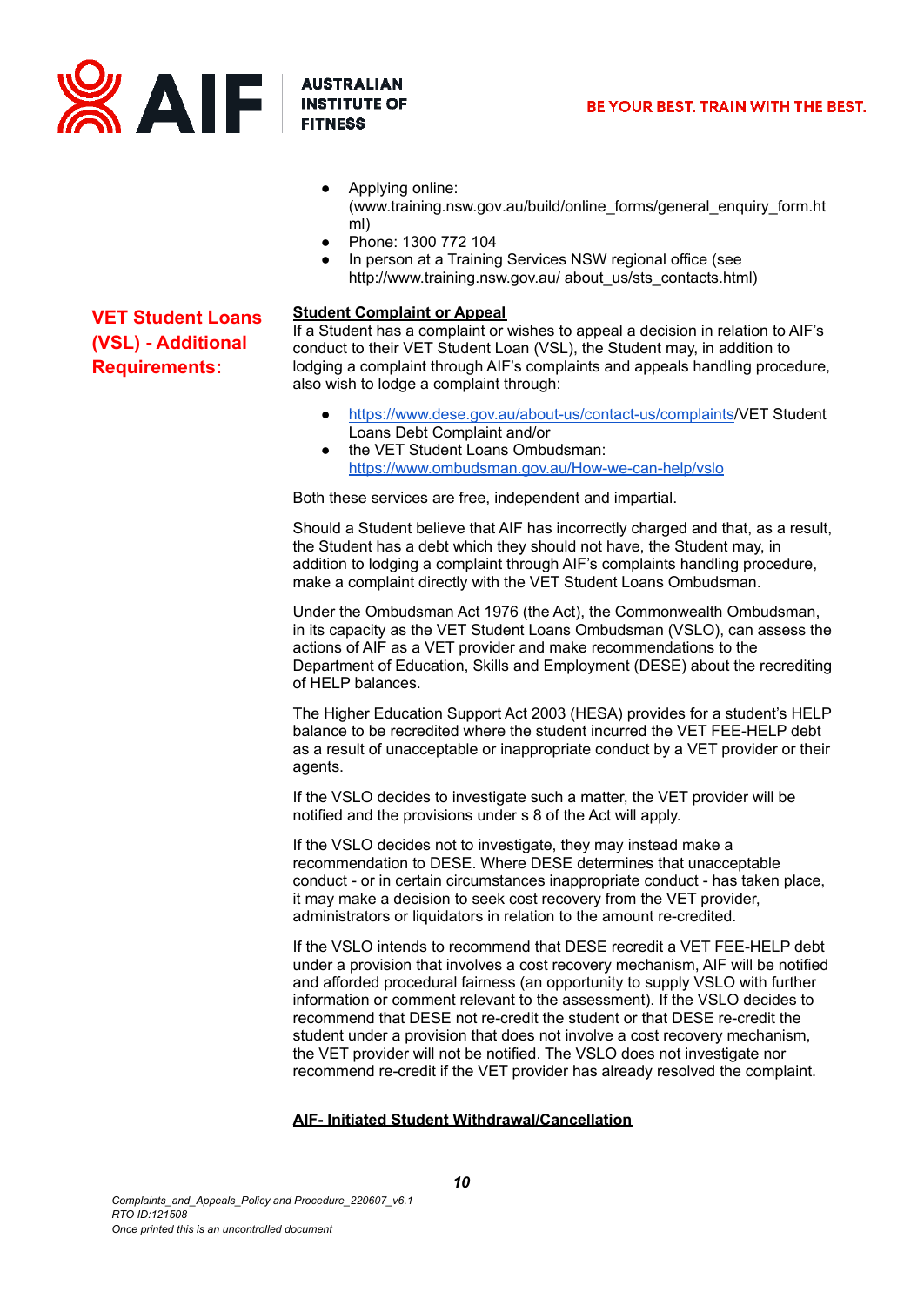

Where AIF withdraws/cancels a student's enrolment (for any reason) after the Census date, it will notify the Student and advise of the reason for the withdrawal/cancellation as well as advise that it is providing 28 days for the Student to initiate a grievance procedure, referred to as an appeal in AIF, before the cancellation takes final effect, with AIF's appeals procedure administered as outlined above.

Should a Student lodge an appeal, cancellation of enrolment will only take final effect after the appeal process has been completed and subject to the independent finding of the internal or external review panel who investigated and reviewed the Student's claims.

## **Decision to Not Re-Credit HELP Balance**

A review of a decision to not re-credit a Student's HELP Balance (refer to Variation to Enrolment Policy and Procedure) may be requested by the person affected by the original decision or without a request by AIF if there is sufficient reason to do so. A request for review is only accepted in writing, addressed to AIF's Head of Compliance and Training and submitted to: [compliance@fitness.edu.au.](mailto:compliance@fitness.edu.au) Requests submitted within 28 days of receipt of AIF;s initial decision will be accepted. Students are advised of these requirements within the Student Handbook.

AIF's CEO or delegate appoints a review officer to reconsider AIF's decision not to re‑credit a person's HELP balance (for special circumstances), based on the following:

- Was not involved in making the initial decision and
- Must occupy a position that is not lower than that occupied by the person who made the original decision.

Each application will be examined and determined on its merits, with the person's claims, together with any independent supporting documentary evidence that substantiates these claims. The review officer will:

- Confirm the decision
- Vary the decision or
- Set the decision aside and substitute a new decision.

The review officer will after the decision is made and within 5 working days:

- Provide written notice of the decision and provide a statement of the reasons for making the decision
- Advise in the notice of the person's right to appeal to the Administrative Appeals Tribunal (AAT) for a review of the reviewer's decision if the person is unsatisfied with the outcome, using AIF's Review of a Reviewable Decision template.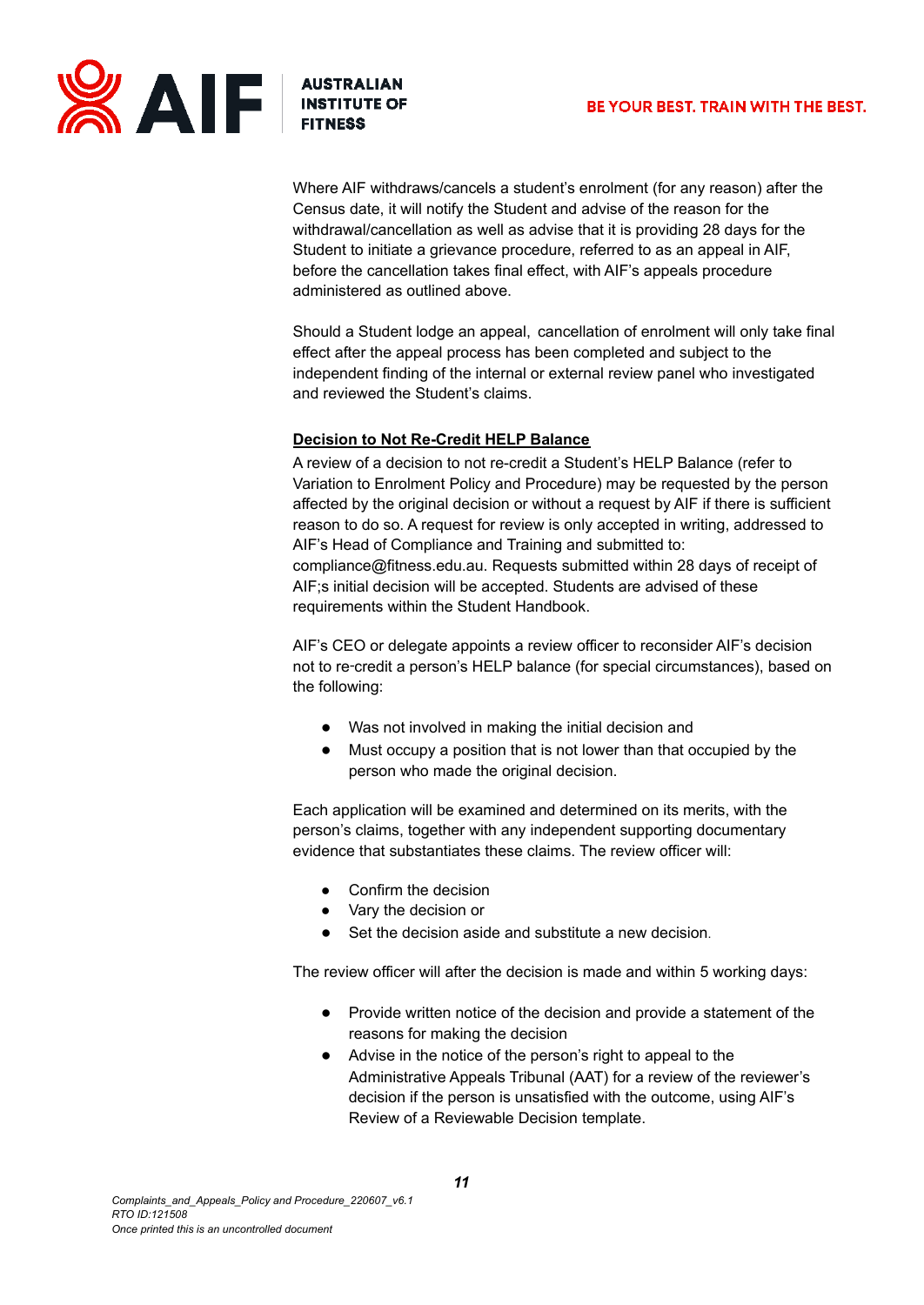

Should an application for application review be made outside the application period (that is, 28 days after the person was notified of the decision) and AIF did not extend this time, the person should be advised the application has been refused on the basis the person is out of time and will not provide any advice about whether the special circumstances test has been satisfied.

#### *Review by the Administrative Appeals Tribunal*

A person may apply to the AAT for review of a review officer's decision and may supply additional information to the AAT they did not previously supply to AIF, including to the review officer.

The department will receive notification from the AAT that a person has lodged an application for a review of a review officer's decision. The department is the respondent for cases that are before the AAT and after notification to AIF, AIF will fully cooperate with the provision of all information it holds that are relevant to the department and within 5 working days.

At this point in time, AIF's review officer may also elect to reconsider the decision at any time up until the AAT makes a final decision. If a decision is made to re-credit a person's HELP balance, AIF must advise the department, however commits to also meeting its obligation to provide all information to the department within the timeframe, regardless of any decision it has made.

#### *Reporting the remission decision to the department*

Where a decision results in the re-crediting of a person's HELP balance, AIF will report this outcome via submission of a HEIMS revisions file and repay any amounts of VET Student Loan received from the Commonwealth on the person's behalf through subsequent reconciliations, unless the department decides to issue a separate invoice.

Nil

## **VET in Schools (VETiS) - Additional Requirements:**

## **SA VET for Schools (VETiS) - Additional Requirements:**

A parent or guardian may lodge a complaint/appeal on behalf of a person who is under the age of 18 years, which may include a school student studying a course approved under the SA VET for Schools program.

In the event of a dispute with a home school, and should AIF dispute the home school's assertions, it will instigate the matter in accordance with this Complaints and Appeals Policy and Procedure, however AIF will fast track the process to immediately execute the Tier 3: independent review phase.

Should a dispute arise which cannot be resolved between the home school and AIF, AIF's Head of Compliance & Training will inform the Minister or their departmental delegate and seek advice. At all times AIF agrees to act in good faith to settle the dispute by mediation before considering arbitration or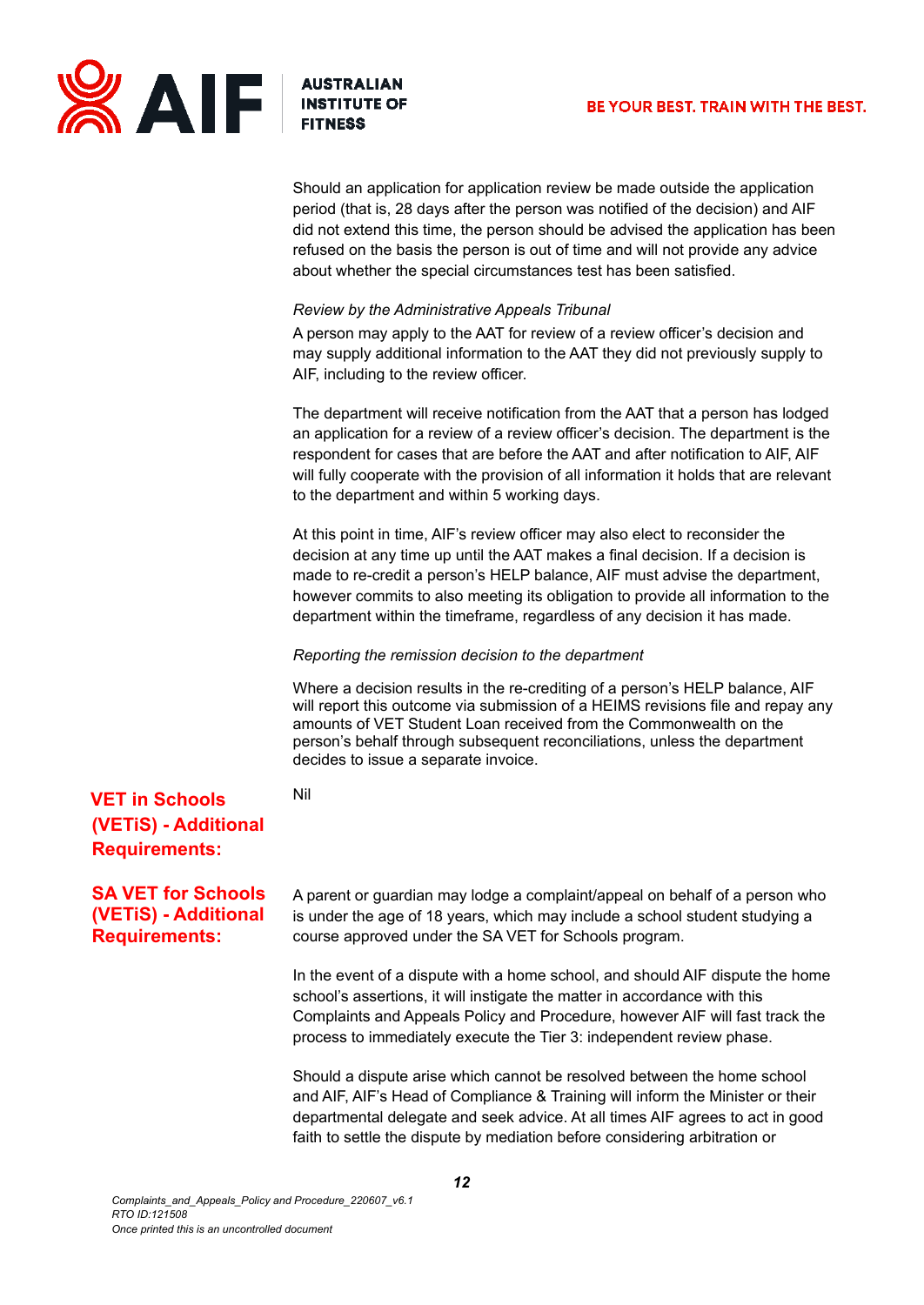

litigation. Should the parties fail to settle any dispute by mediation, the parties may agree to submit the dispute for resolution to final and binding arbitration.

Regardless, AIF will continue to perform its obligations pending resolution of the dispute.

**Publication:** This policy and procedure is available through publication on the website, [www.fitness.edu.au](http://www.fitness.edu.au) and in summary form within the Student Handbook.

**Related documents:** Submit a Complaint Form Corrective Action Report (CAN) Complaints and Appeals Register Student Handbook Team Member Handbook Request to Re-Credit HELP Balance Form (VSL only) Review of a Reviewable Decision template (VSL only)

**Associated Policies and Procedures:** Commitment to Meeting all Legislative and Regulatory Requirements policy and procedure Access and Equity policy and procedure

## **Amendments:**

| <b>Version</b>  | <b>Date</b>         | <b>Descriptor</b>                                                                                                                                                                                  |
|-----------------|---------------------|----------------------------------------------------------------------------------------------------------------------------------------------------------------------------------------------------|
| V4.0            | 30 June 21          | Addition of all stakeholder complaints<br>lodgement and handling procedure and<br>continuous improvement procedures.<br>Amalgamation with Grievance Policy and<br>Procedures.                      |
| V4 <sub>1</sub> | 24 January<br>2022  | Reference to Disability Standards for<br>Education 2005, a guardian, carer, advocate<br>or person can make a complaint or an<br>appeal on behalf of the student and/or<br>person with a disability |
| V4.2            | 23 February<br>2022 | Typo error page 5 amended                                                                                                                                                                          |
| V5.0            | 08 March 2022       | Updated with new 2022 VET for Schools<br>requirements                                                                                                                                              |
| V6.0            | 18 May 2022         | Updated with new VET FEE-HELP debt -<br>Communication process for complaints -<br>Commonwealth Ombudsman                                                                                           |
| V6.1            | 7 June 2022         | Update hyperlinks<br>compliance@fitness.edu.au                                                                                                                                                     |